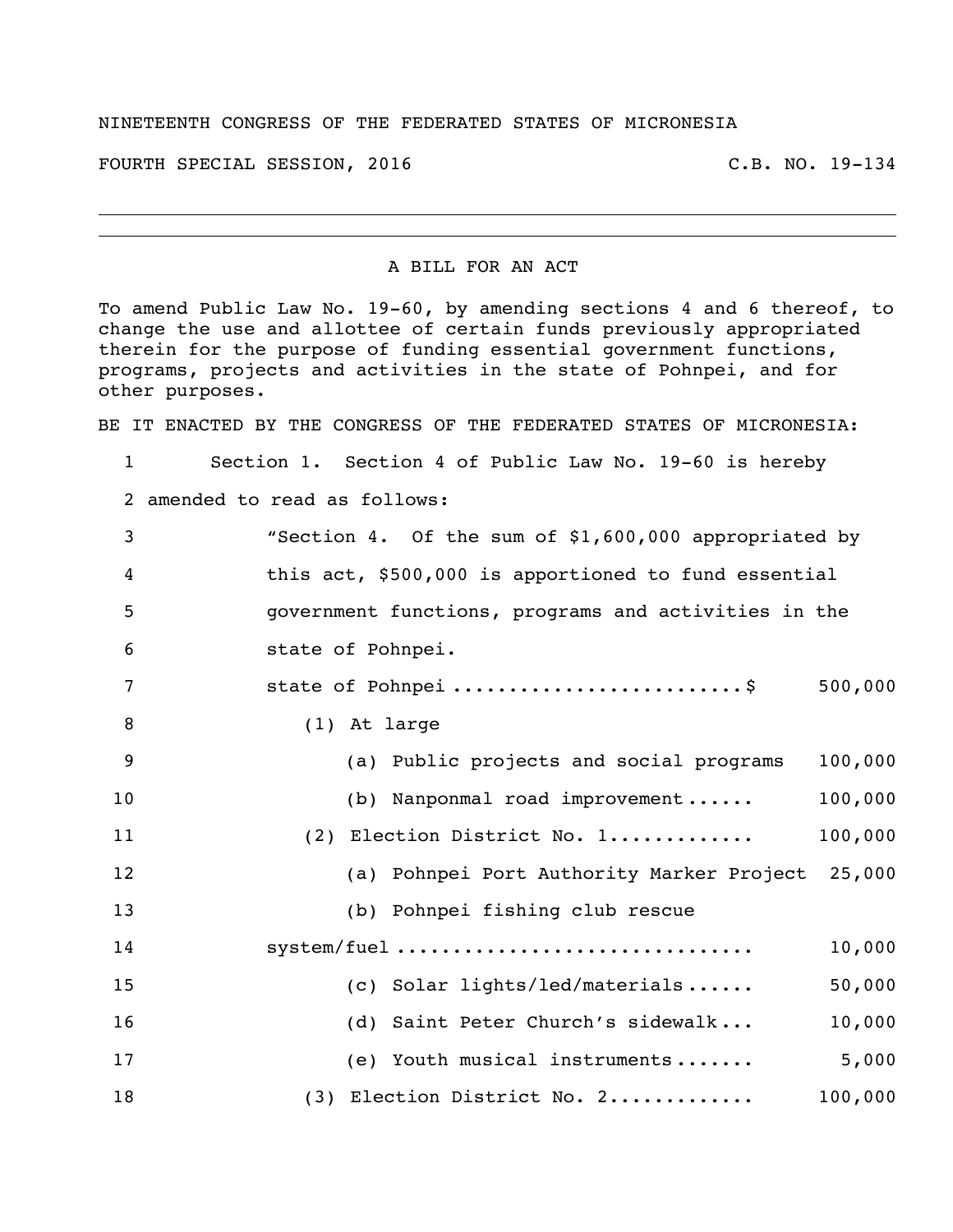| $\mathbf{1}$   | 50,000<br>Salapwuk School road paving\$<br>(a)         |
|----------------|--------------------------------------------------------|
| $\overline{2}$ | Medical referral assistance<br>10,000<br>(b)           |
| 3              | 20,000<br>Street lights and installation<br>(c)        |
| 4              | Menintiensapw (Madolenihmw) building<br>20,000<br>(d)  |
| 5              | (4) Election District No. 3 Road                       |
| 6              | 100,000''<br>improvement/activities                    |
| 7              | Section 2. Section 6 of Public Law No. 19-60 is hereby |
| 8              | amended to read as follows:                            |
| 9              | "Section 6. "Allotment and management of funds and     |
| 10             | lapse date. All funds appropriated by this act shall   |
| 11             | be allotted, managed, administered and accounted for   |
| 12             | in accordance with applicable laws, including, but     |
| 13             | not limited to, the Financial Management Act of 1979.  |
| 14             | The allottee shall be responsible for ensuring that    |
| 15             | these funds, or so much thereof as may be necessary,   |
| 16             | are used solely for the purpose specified in this      |
| 17             | act, and that no obligations are incurred in excess    |
| 18             | of the sum appropriated. The allottee of the funds     |
| 19             | appropriated under section 2 of this act shall be the  |
| 20             | Governor of the State of Yap or his designee. The      |
| 21             | allottee of the funds appropriated under section 3 of  |
| 22             | this act shall be the Governor of the State of Kosrae  |
| 23             | or his designee. The allottee of the funds             |
| 24             | appropriated under section 4 of this act shall be the  |
| 25             | Governor of the State of Pohnpei or his designee;      |
|                |                                                        |